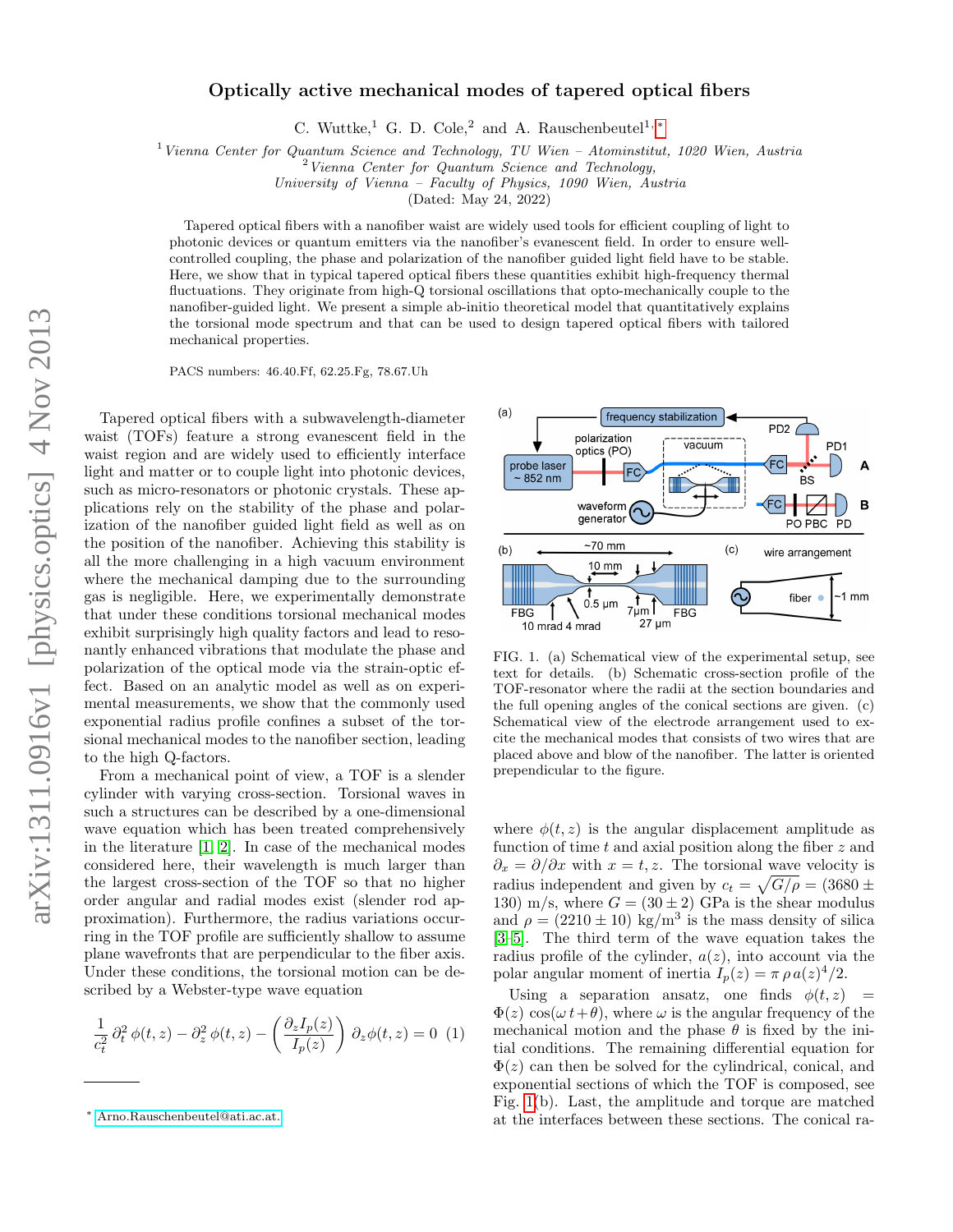dius profile is given by  $a(z) = \kappa z$  for which we obtain a Bessel-type differential equation with the solutions [\[1\]](#page-4-0)  $z^{-3/2}J_{\pm 3/2}(k_0z)$  where  $J_n$  is the Bessel function of the first kind of order n and  $k_0 = \omega/c_t$ . In the case of the exponential horn, where  $a(z) = a_0 \exp(\alpha z/2)$ , Eq. [1](#page-0-2) becomes:

$$
\partial_z^2 \Phi(z) + 2\alpha \partial_z \Phi(z) + k_0^2 \Phi(z) = 0.
$$
 (2)

This differential equation yields a cut-off frequency  $\omega_t^{co} = \alpha c_t$  below which  $\Phi(z)$  exhibits no nodes (see Appendix). In this case,  $\Phi(z)$  decreases exponentially along z, thereby imposing a strict requirement on the mode shape of the neighboring TOF sections. For higher frequencies than  $\omega_t^{co}$ , however,  $\Phi(z)$  has nodes in the exponential horn and extends further into latter.

We briefly mention two important modifications of  $c_t$  which typically occur in nanofibers: Even small axial forces create high axial strain  $\epsilon$  in nanofibers which modifies  $c_t$  by a factor [\[6\]](#page-4-4) of  $(1 + 2(1 + \nu_p) \epsilon)^{1/2}$ , where  $\nu_p = 0.168$  is Poisson's ratio [\[4\]](#page-4-5). Close to the rupture point of the nanofiber [\[7\]](#page-4-6), one obtains an increase of  $c_t$ by 18 %. In some experiments, high optical powers are used which can heat the nanofiber up to temperatures of 1000 K and beyond [\[8](#page-4-7)[–10\]](#page-4-8). The value of Young's modulus and Poisson's coefficient increase from room temperature to 1400 K by 11  $\%$  [\[3\]](#page-4-2), thereby increasing  $c_t$  by up to 5  $\%$ .

The TOFs are fabricated from commercial fused silica optical fibers with a cladding diameter of  $125 \mu m$  in a heat and pull process [\[11\]](#page-4-9) which allows us to fabricate TOFs of predetermined shape with a relative radius uncertainty of  $\pm 10\%$  [\[12\]](#page-4-10) and a relative radius homogeneity in the waist region of 1 % (peak to peak) [\[13\]](#page-4-11). The TOF radius profile is schematically shown in Fig. [1\(](#page-0-1)b) and consists of a cylindrical nanofiber waist with a radius of  $r_w = 500$  nm and a length of  $l_w = 10$  mm which widens in two taper sections on both sides to the initial fiber diameter. Each of the latter is composed of two conical sections with different opening angles which are connected to the waist by a 9 mm long section with an exponential radius profile where  $\alpha = 0.76$  mm<sup>-1</sup> (see above). After the fabrication process, the fibers are strained by  $\epsilon_w \approx 2\%$  of the nominal waist length and glued to an U-shaped aluminum holder.

The measurement scheme used here detects periodic refractive index variations in the material that are caused by the mechanical vibrations via the strain-optic effect [\[4,](#page-4-5) [14\]](#page-4-12). They are observed via polarization fluctuations of the transmitted light or via optical path length variations using a fiber-integrated optical Fabry-Pérot type cavity [\[15\]](#page-4-13). The latter consists of two fiber Bragg grating mirrors (FBGs) with a stop-band at a central wavelength of  $\lambda_{\text{FBG}} = 852$  nm and a spectral width of 0.2 nm that are located on both sides of the TOF in the untapered portion of the fiber, see Fig. [1\(](#page-0-1)b). We probe the resonator using laser light with a wavelength within the FBG stop-band that is launched into the TOF via a fiber coupler (FC), see Fig. [1\(](#page-0-1)a). The TOF is placed inside a vacuum chamber with a minimal pressure of 10<sup>−</sup><sup>7</sup> mbar



<span id="page-1-0"></span>FIG. 2. Spectral amplitude detected from polarization fluctuations of two samples with the same radius profile, measured with thermal (lower purple line) and external excitation (upper blue line). The green markers show the model prediction. Inset: Magnified view of the response function in the spectral range around 35 kHz

in order to minimize the mechanical damping from the background gas. At the output port of the fiber, the transmitted light is split by a 50/50 beam splitter (BS) and detected with two photodiodes (PD1 and PD2). The signal of PD2 is used to stabilize the frequency of the laser to the side of a Fabry-Pérot fringe at half maximum, thereby maximizing the sensitivity to optical path length changes and the dynamic range. The stabilization bandwidth of 2 kHz is chosen much smaller than the frequencies of the mechanical modes under study.

For the method in which the polarization fluctuations are detected, we set the laser to a wavelength outside the FBG stop-band or, alternatively, use a TOF without a resonator. A polarizing beam splitter cube (PBC) converts the polarization fluctuations to intensity variations that are detected by a photodiode at the PBC's transmission port. Polarization optics (PO) before and after the fiber are used to optimize the signal strength. In a addition to passive thermal driving, the mechanical modes can be actively excited by an electric field that exerts an alternating force on stray charges on the insulating silica surface. This field is localized along the nanofiber axis and is generated by two thin and movable electrodes placed above and below the fiber, see Fig.  $1(a,c)$ .

We first measure the amplitude spectrum of the thermal motion using the polarization method. The resulting spectrum is shown as a purple line in Fig. [2.](#page-1-0) The spectrum features three peaks at frequencies of 162 kHz, 321 kHz, and 469 kHz, corresponding to three mechanical resonances. These frequencies are approximately integer multiples which indicates that they are harmonics of the same mechanical mode and that the lowest frequency stems from the fundamental mode. We compare this measurement to the spectral response of a TOF with the same radius profile subjected to electric field excitation at a fixed position. For this purpose, a sinusoidal voltage modulation is applied to the electrodes while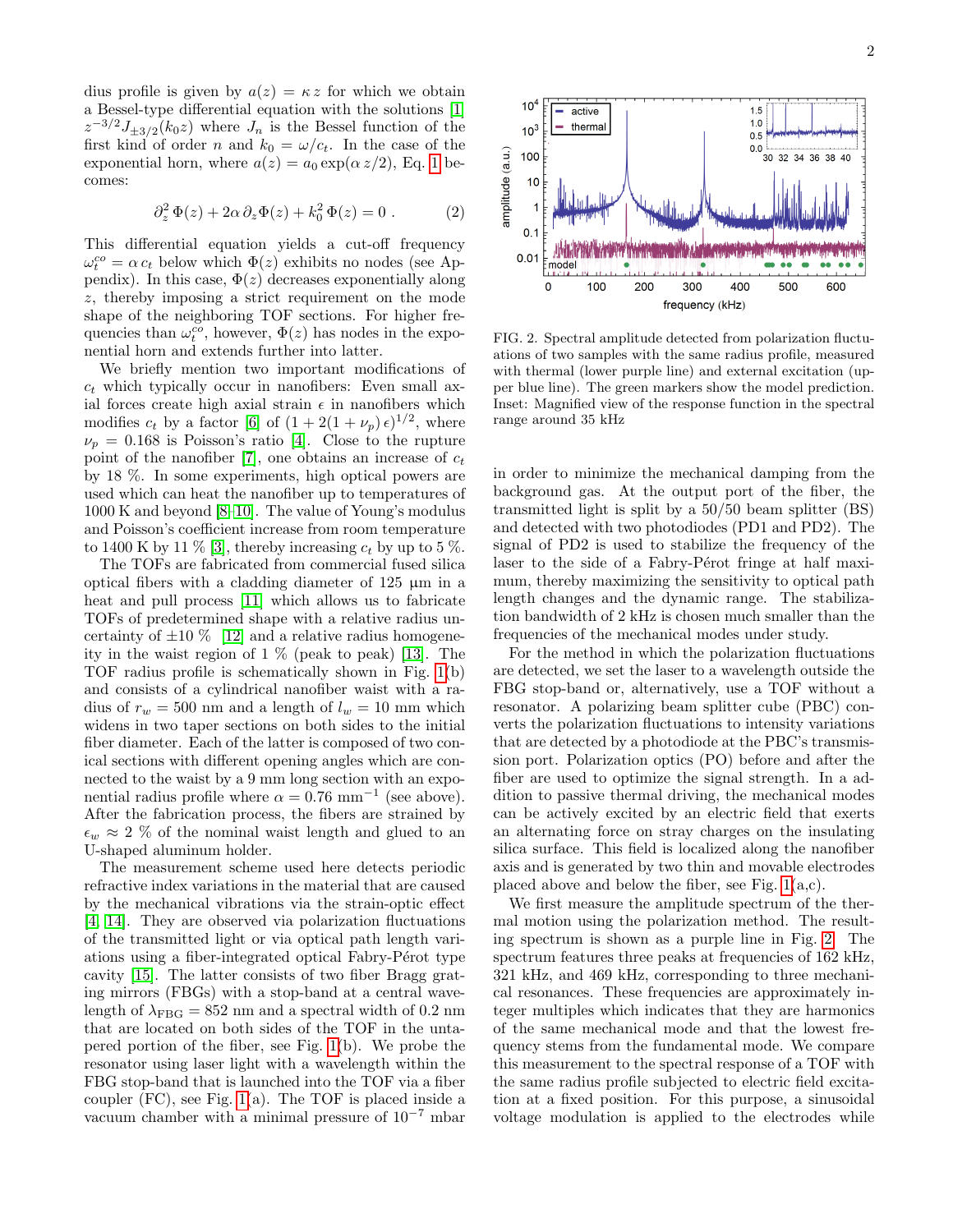recording the amplitude at the modulation frequency using a lock-in detection scheme. We obtain a spectral response which shows resonances that coincide with previously observed ones, see blue line in Fig. [2.](#page-1-0) This confirms the reproducibility of our fabrication method. Additionally, we find resonances with a much smaller frequency spacing in the frequency range beyond 470 kHz. This frequency matches the theoretical cut-off frequency of  $\omega_t^{co} = 2\pi 450$  kHz for the exponential taper sections. The higher spectral mode density stems from the larger spatial extent of the modes above the cut-off frequency. Furthermore, we observe resonances with a frequency spacing of  $\approx 1.8$  kHz over the full spectral range, see Fig. [2](#page-1-0) inset. By additional finite element method calculations, we confirm that they correspond to transversal modes. In contrast to the torsional modes, transversal modes are not confined by the taper but extend over the full length of the TOF, thereby resulting in the small frequency spacing.

We make an ab-initio theory prediction for the torsional resonance frequencies that is derived from the design radius profile of the TOF and the bulk elastic constants of silica. We omit modes which exhibit a high amplitude near the clamping points and which are therefore expected to suffer from high clamping losses. Such modes stem from the torsional oscillation of the two ends of the TOF which are weakly coupled by the nanofiber. In the simulations, they can be clearly identified via their spatial mode profile and because they come in pairs with a small frequency splitting between the odd and even mode. The predicted frequencies for the remaining modes are marked in Fig. [2](#page-1-0) by green disks and show excellent agreement with the observed fundamental and second harmonic torsional resonance frequencies. Furthermore, the theory reproduces the close mode spacing above the cut-off frequency. The precise resonance frequencies in this frequency range are not correctly predicted by the theory. We attribute this fact to deviations between the assumed and the actual radius profile.

We now measure the modal amplitude profiles along the TOF axis for selected modes. This is achieved by recording the response of the TOF to fixed-frequency excitation at different axial positions along the fiber, see Fig. [3.](#page-2-0) We expect that the effective excitation strength depends on the fiber radius. As a consequence, the measured response is only proportional to the modal amplitude profile in the waist region where the radius is constant. The modal amplitude profiles of the resonances at 162 kHz and 321 kHz resemble that of the first two harmonics of a cylinder with clamped ends. The two higher modes, however, extend much further into the taper region and the mode at  $f = 621.3$  kHz exhibits nodes in the exponential section. Hence, we directly observe the effect of the exponential horn: At frequencies below  $\omega_t^{co},$ the modes are required to decay exponentially along the taper with a decay constant that becomes more shallow with increasing frequencies. Beyond  $\omega_t^{co}$ , the modes expand further into the taper with nodes along the fiber



<span id="page-2-0"></span>FIG. 3. Absolute value of the signal amplitude as function of the electrode position for selected modes (circles). The waist region is determined from the the symmetry point of the modes and is indicated by dashed lines. The theory prediction of the mode profiles is shown as a purple line for the modes at the frequencies: {163.2; 322.9; 466.8; 610.4} kHz.

axis. We find a good qualitative agreement with the theoretical prediction of the absolute modal amplitude profile, see purple lines in Fig. [3.](#page-2-0)

We now determine the phase velocity of the modes from their frequency and the wavelength using  $c_t = \lambda f$ . The wavelength is inferred from the separation of two nodes or anti-nodes in the waist region. Their position and the corresponding uncertainty are indicated by the center and the width of the gray bars in Fig. [3,](#page-2-0) respectively. We obtain  $\lambda/2 = (6.2 \pm 0.4)$  mm at  $f = (320.6 \pm 0.4)$ 4.1) kHz,  $\lambda/2 = (3.8 \pm 0.3)$  mm at  $f = (468.9 \pm 1.9)$  kHz, and  $\lambda = (6.0 \pm 0.3)$  mm at  $f = (621.3 \pm 0.2)$  kHz. We compute  $c_t$  using the weighed average of all measurements and obtain

$$
c_t = (3737 \pm 177) \text{ m/s} \,. \tag{3}
$$

This value is in excellent agreement with the literature value of the torsional acoustic velocity in silica [\[3](#page-4-2)[–5\]](#page-4-3)  $(3680 \pm 130)$  m/s and is clearly different from the ones for axial  $(5630 \pm 170)$  m/s and string modes  $(1130 \pm 35)$  m/s. This results further substantiates the identification of the mechanical modes as torsional modes of the TOF.

We now measure the Q-factors of the individual mechanical modes using a ring-down technique. We determine the amplitude decay time from an exponential fit which we use to compute the Q-factors listed in Tab. [I.](#page-3-0) We find high values of  $Q \approx 2.5 \cdot 10^4$  for the first two harmonics. The mechanical loss in silica has been studied extensively in literature [\[16,](#page-4-14) [17\]](#page-4-15). For small structures, such as nanofibers, it is dominated by surface effects which scale with the surface to volume ratio (SVR). Based on this model, we obtain a prediction for the nanofiber waist of  $Q = (1.5 \pm 0.5) \cdot 10^4$ , slightly lower than the measured values. The deviation might be partly due to the fact that the mode extends into the taper region where the SVR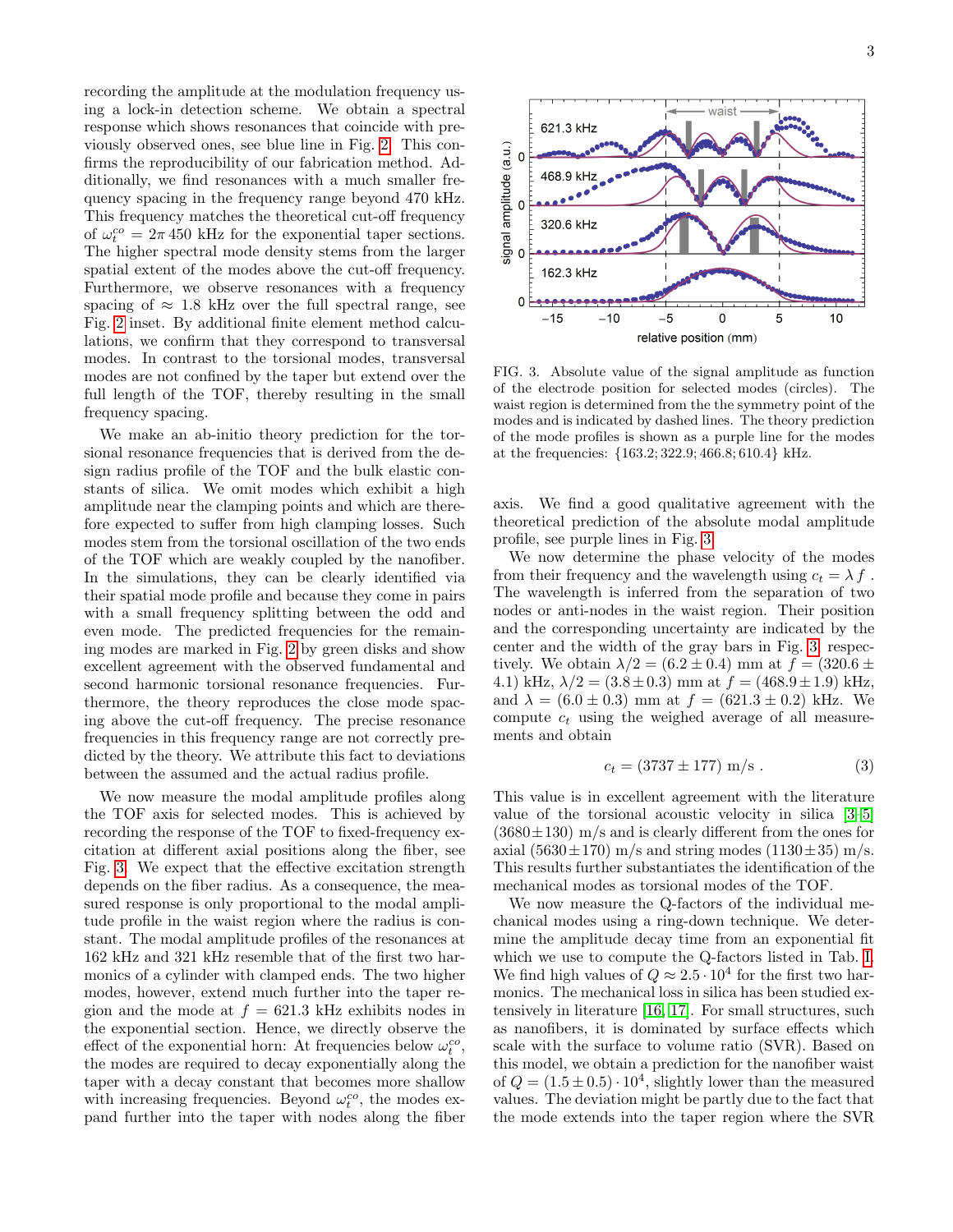| f(kHz) | $Q(10^4)$         | f(kHz) | $Q(10^4)$       | f(kHz) | $Q(10^4)$        |
|--------|-------------------|--------|-----------------|--------|------------------|
| 148    | $ 2.60 \pm 0.05 $ | 500    | $0.18 \pm 0.05$ | -556   | $0.33 \pm 0.02$  |
| 302    | $ 2.30 \pm 0.05 $ | 502    | $0.71 \pm 0.03$ | 574    | $10.56 \pm 0.03$ |
| 401    | $0.18 \pm 0.07$   | 526    | $0.75 \pm 0.03$ | 778    | $0.31 \pm 0.02$  |
| 441    | $1.03 \pm 0.03$   | 529    | $0.11 \pm 0.02$ | 817    | $0.12 \pm 0.01$  |
| 453    | $0.17 \pm 0.03$   | 545    | $0.40 \pm 0.03$ |        |                  |

<span id="page-3-0"></span>TABLE I. Q-factors of selected mechanical modes.



<span id="page-3-1"></span>FIG. 4. Quality factor of the fundamental torsional mode (148.1 kHz) as function of the background gas pressure. Red line: Empirical model fit of the form  $Q^{-1}(p) = Q_i^{-1} + (\eta/p)^{-1}$ , where  $Q_i = (2.31 \pm 0.06) \cdot 10^4$  and  $\eta = (923 \pm 89)$  mbar.

is more favorable. Note that the resonance frequencies of the TOF used for this measurement are 9 % smaller than for the previous samples. This is due to a lower mechanical strain applied to the sample.

We also study the damping of the torsional modes by the background gas. For this purpose, we measure the Qfactor of the fundamental mode at different gas pressures, see Fig. [4.](#page-3-1) The Q-factor is approximately constant up to pressures of  $p \sim 10^{-3}$  mbar, meaning that the intrinsic losses dominate, and then decreases due to damping by the background gas. We fit the data by an empirical model that assumes that the damping is proportional to the particle density and find excellent agreement, see red line in Fig. [4.](#page-3-1)

Summarizing, we show that tapered optical fibers exhibit optically active mechanical modes. The thermal excitation of these modes at room temperature leads to high-frequency fluctuations of the phase and polarization of the nanofiber-guided light. We measured the spectrum of these fluctuations and found resonances at frequencies of several 100 kHz which we identified as torsional modes. We showed that the widely used exponential radius profile confines these modes to the nanofiber section below a cut-off frequency, thereby enabling high Q-factors at low gas pressures. Our analytic ab-initio mechanical model of the tapered optical fibers reproduces the measured spectrum and amplitude profiles. It should thus allow one to design the mechanical spectrum according to experimental needs.

Our findings have important consequences for the use of tapered optical fibers in a high vacuum environment. As an example, first estimations show that the thermal

polarization fluctuations found in this work currently limit the storage time of nanofiber-based atom traps [\[8,](#page-4-7) [9\]](#page-4-16). They might also limit the ultimate ideality of tapered fiber coupling to photonic devices [\[18\]](#page-4-17). More generally, high-Q torsional resonances may also occur in other kinds of free-standing subwavelength-diameter waveguides and may influence the stability of the guided light fields. This applies in particular to the case of polarization maintaining structures where the torsional vibration directly translates into the polarization rotation.

## ACKNOWLEDGMENTS

We thank Manfred Rothhardt and co-workers for the FBGs and Sam Dawkins, Peter Eiswirt, and Christian Wagner for their contributions to the initial stages of the experiment. We acknowledge financial support by the Volkswagen Foundation (Lichtenberg Professorship), and NanoSci-E+ (NOIs project) and the Austrian Science Fund (FWF; SFB FoQus Project No. F4017).

## APPENDIX

The spatial part of the wave equation for the torsional wave in an exponential horn, where  $a(z) = a_0 \exp(\alpha z/2)$ , reads:

$$
\partial_z^2 \Phi(z) + 2\alpha \partial_z \Phi(z) + k_0^2 \Phi(z) = 0.
$$
 (4)

The expression above equals the differential equation of the one-dimensional damped harmonic oscillator (DHO) where the spatial coordinate here corresponds to time for the DHO:

$$
\partial_t^2 y(t, z) + 2\zeta \partial_t y(t, z) + \omega_{\text{DHO}}^2 y(t, z) = 0 , \qquad (5)
$$

where y is the displacement,  $\omega_{\text{DHO}}$  is the undamped eigenfrequency and  $\zeta$  is the damping constant [\[19\]](#page-4-18). Here, the damping regime is determined by the ratio  $\zeta/\omega_{\text{DHO}}$ . If the ratio is smaller than one, the DHO performs damped oscillations (weak damping). However, if the ratio is larger than one, no oscillatory solutions exist and the amplitude decreases exponentially (strong damping). The special case of  $\zeta/\omega_{\text{DHO}} = 1$  is called critical damping and marks the transition between the two damping regimes.

From this comparison, we find that the transition between modes that decay exponentially in the exponential horn and those with nodes occurs at  $\omega_t^{co} = \alpha c_t$ , the cut-off frequency. This cut-off behavior of the exponential horn controls the mechanical mode-structure of the TOF: For frequencies below  $\omega_t^{co}$  no solution of propagating waves exists, meaning that no nodes occur within the horn and the amplitude decreases exponentially along z. This imposes a strict requirement on the mode at the boundaries to the neighboring TOF sections. Taking the solutions in the cylindrical nanofiber section into account,